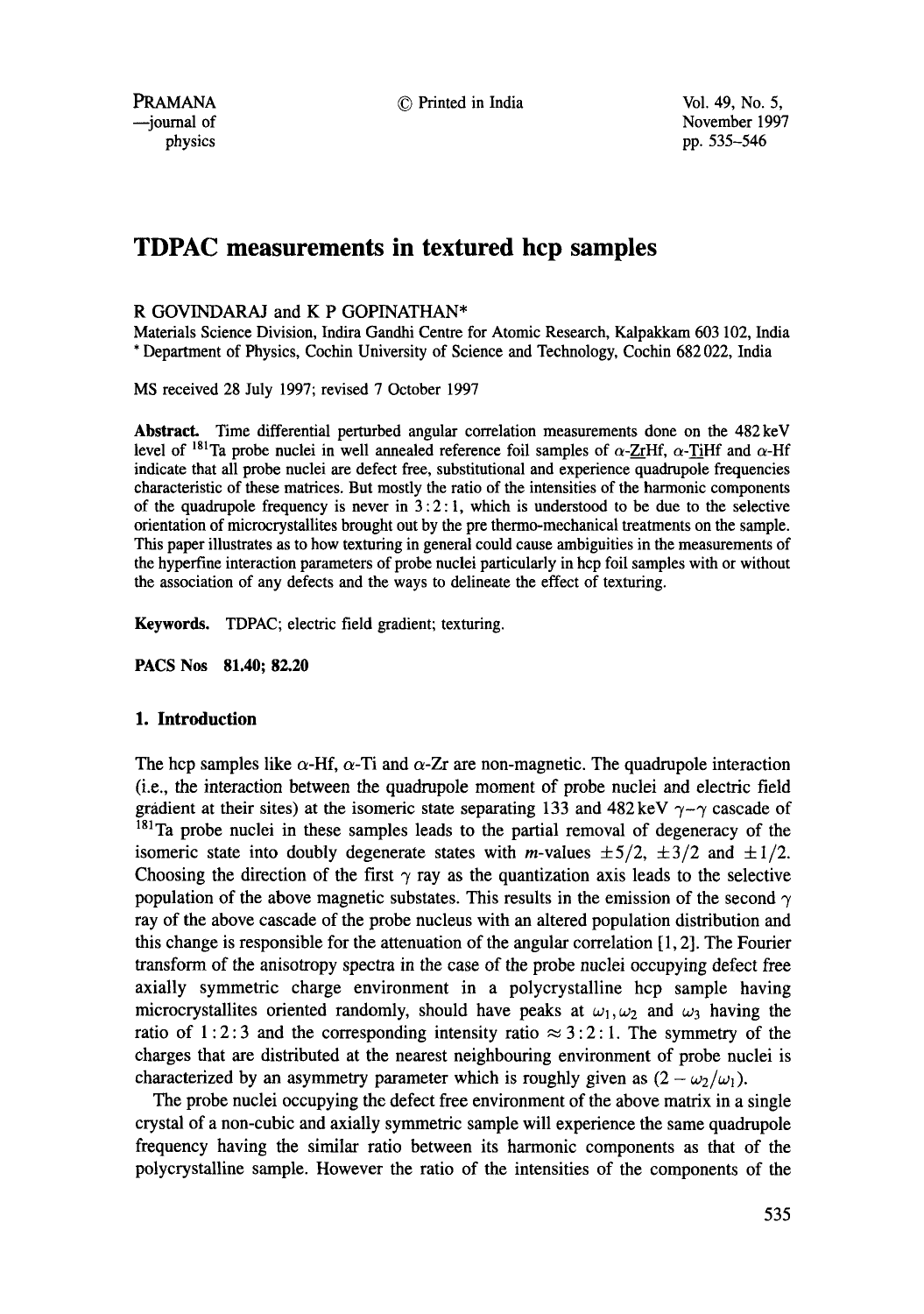quadrupole frequency will not be  $3:2:1$  and is sensitively dependent upon the orientation of the crystal with respect to detector geometry. Measurements in a single crystal indicate a drastic difference in intensities of the components of the quadrupole frequencies for different orientations of the sample with respect to detector geometry. By determining the orientation of the respective principle axes of the EFG's we can find out the geometry of the defects as trapped by probe nuclei in the measurement [3]. A textured sample is essentially composed of preferentially oriented and random microcrystallites with the former out numbering the latter. Therefore in the case of the textured sample for some fraction of the probe nuclei the principal axis of the EFG tensor will be oriented selectively and for the remaining fraction the latter will be in random. This carries the information about the orientation of microcrystallites in a sample. The formulation of angular correlation and distribution experiments in the presence of a texturized hyperfine interaction has been given by Rots *et al* [4].

The texturing effects if present *predominantly* in a hcp sample, could cause ambiguities regarding the hyperfine interaction parameters as experienced by probe nuclei viz., quadrupole frequency and asymmetry parameter. The former could be the case if the intensity of the fundamental component of the quadrupole frequency is almost zero. The latter is possible if the intensities of the second and third harmonic components of the quadrupole frequency are almost zero which in general would give an impression that the probe nuclei are occupying an axially asymmetric charge environment. These effects have to be seriously considered in textured samples in which defects are introduced by any conventional method such as light or heavy ion implantation, quenching or due to the introduction of extrinsic defects such as impurities. All TDPAC measurements in such a sample following each step of any heat treatment, in general has to be necessarily carried out in an unique position of the sample with respect to detector geometry. This is required to be done since the anisotropy spectra and hence its Fourier transform would be varying in terms of the intensities of the frequency components corresponding to probe nuclei occupying oriented microcrystallites.

Considering the case of a hcp sample, if it is well homogenized and in the form of a spherical lump it would most likely be perfectly polycrystalline with a random orientation of microcrystallites. Therefore the probe nuclei occupying the substitutional and defect free environment in it will have the ideal intensity ratio of the frequency component corresponding to the concerned matrix. Even such samples under certain conditions seem to have texturing behaviour. For example the preferred orientation of microcrystallites has been reported in In metal just below the melting point by  $\frac{111}{Cd}$  TDPAC measurements [5]. Rasera *et al* [6] have proposed a method of rotation of the sample around an axis perpendicular to the plane of the detectors to get a polycrystalline analogue of the texturized samples.

In this paper we are aimed at the following: (1) the illustration of *texturing* effects in hcp foil samples and the possible ambiguities that arise in resolving and/or interpreting the intrinsic or,extrinsic defects in such samples, (2) to experiment the ways to get the quadrupole interaction parameters analogue of the polycrystalline sample with random microcrystallites and hence resolve the hyperfine interaction parameters of probe nuclei associated with defects if any occur in the sample. Herewith we have proposed a method to obtain the polycrystalline analogue of the textured sample.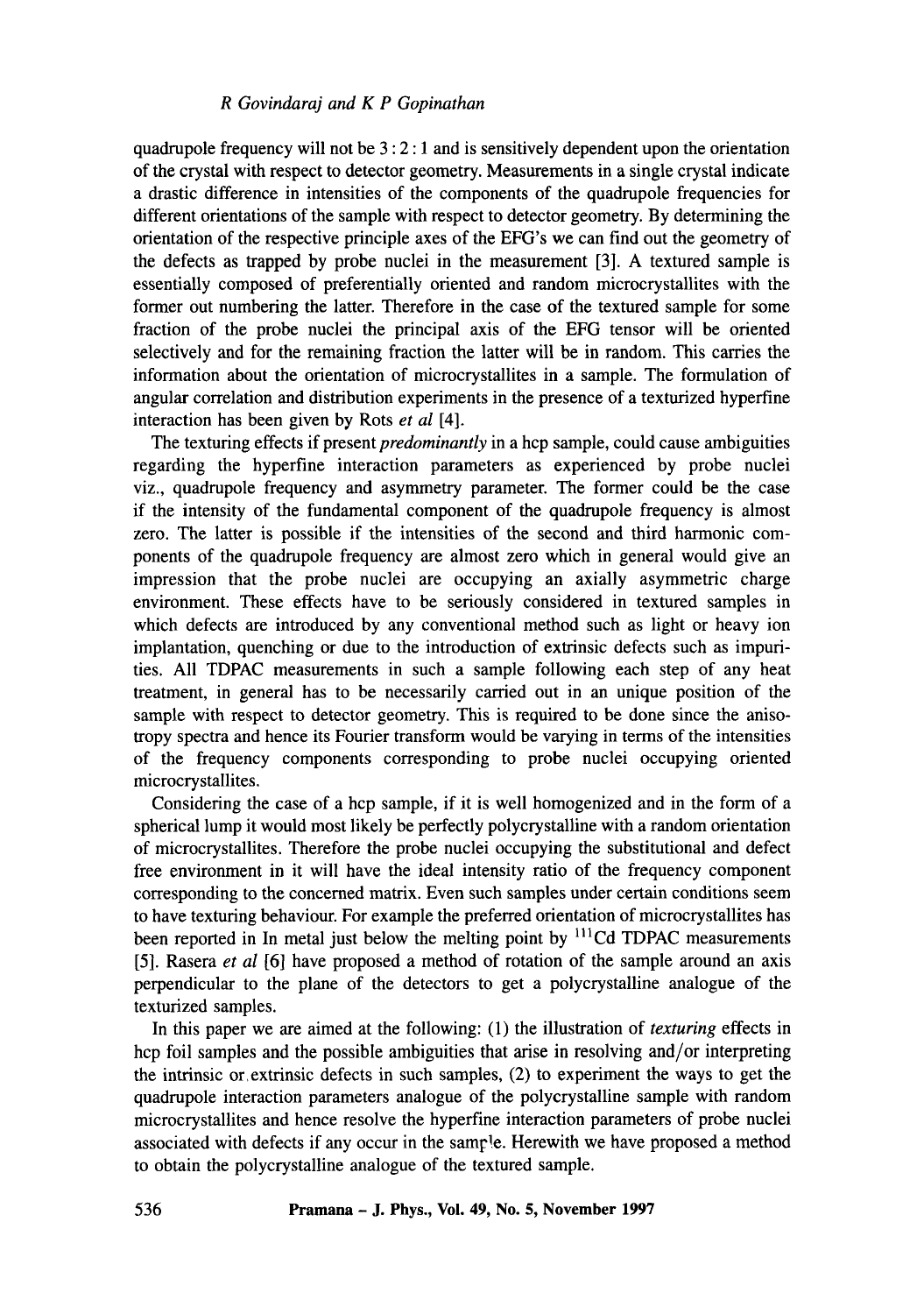#### **2. Experimental details**

The TDPAC of the 133-482 keV  $\gamma$ - $\gamma$  cascade of <sup>181</sup>Ta was measured in the samples of Hf, ZrHf and TiHf samples respectively by a three detector twin fast-slow coincidence setup [7] having NaI(T1) detectors. One of the detectors was gated for the START (133 keV)  $\gamma$ -ray while the other two detectors were located at 90 $^{\circ}$  and 180 $^{\circ}$  respectively with respect to the START detector to detect the STOP (482 keV)  $\gamma$ -ray. The delayed time resolution spectra were obtained in the form of the count rate as a function of the time elapsed after the emission of the first  $\gamma$ -ray. The two time spectra W (90°, t) and  $W(180^\circ, t)$  were recorded simultaneously. The prompt time resolution of the setup measured with a <sup>60</sup>Co source was 2.2 ns FWHM when gated for the above cascade of 181Ta [7].

From the delayed time resolution spectra  $W(90^{\circ}, t)$  and  $W(180^{\circ}, t)$ , the normalized anisotropy function  $R(t)$  was calculated as

$$
R(t) = A_2 G_2(t) = 2 \times \frac{[W(180^\circ, t) - W(90^\circ, t)]}{[W(180^\circ, t) + 2W(90^\circ, t)]},
$$
\n(1)

where  $A_2$  is the effective anisotropy coefficient and  $G_2(t)$  is the perturbation factor.  $W(90^\circ, t)$  and  $W(180^\circ, t)$  are the coincidence count rates at 90° and 180° respectively between the START and STOP detectors. In general during the data acquisition using a three detector PAC system the START detector is moved at periodic intervals between  $90^\circ$  and  $180^\circ$  positions with respect to either of the STOP detector and the delayed time resolution spectra are obtained in the form of the count rate as a function of the time elapsed after the emission of the first  $\gamma$ -ray [8]. Hence for each position of the START detector two time spectra  $W(90^\circ, t)$  and  $W(180^\circ, t)$  are recorded simultaneously. This is done essentially to cancel out the term representing the efficiency of the detectors that appears in eq. (1), so that one gets the normalized anisotropy coefficient independent of any detector parameter. In this work some experiments are done as prescribed above and the remaining with a single geometry of the detecting system i.e. by keeping the START detector fixed. The latter method is justified because of the reasoning that two STOP detectors are identical and their detection efficiencies remain almost the same.

The  $R(t)$  spectra were least squares fitted to the function [2]

$$
R(t) = A_2 \sum_{i=1}^{r} G_2^{i}(t),
$$
 (2)

$$
A_2 G_2^i(t) = A_2 \sum_{m=0}^3 a_m^i \exp[-\delta_i k_m^i(\eta_i)\omega_{Q_i} t] \cos[k_m^i(\eta_i)\omega_{Q_i} t],
$$
 (3)

where  $k_0^i = 0$ ,  $k_1^i(\eta_i) + k_2^i(\eta_i) = k_3^i(\eta_i)$  and  $\sum_{m=0}^{3} a_m^i(\eta_i) = 1$ .

If the probe nuclei occupy axially symmetric aand non-cubic sites in a sample in which microcrystallites are randomly oriented the values of the amplitudes  $a_m^i$  are given as [2]

$$
a_m = \sum_{m,m_1}^{'} \left( \begin{array}{ccc} I & I & 2 \\ m_1 & -m & m-m_1 \end{array} \right), \tag{4}
$$

**Pramana - J. Phys., Vol. 49, No. 5, November 1997 537**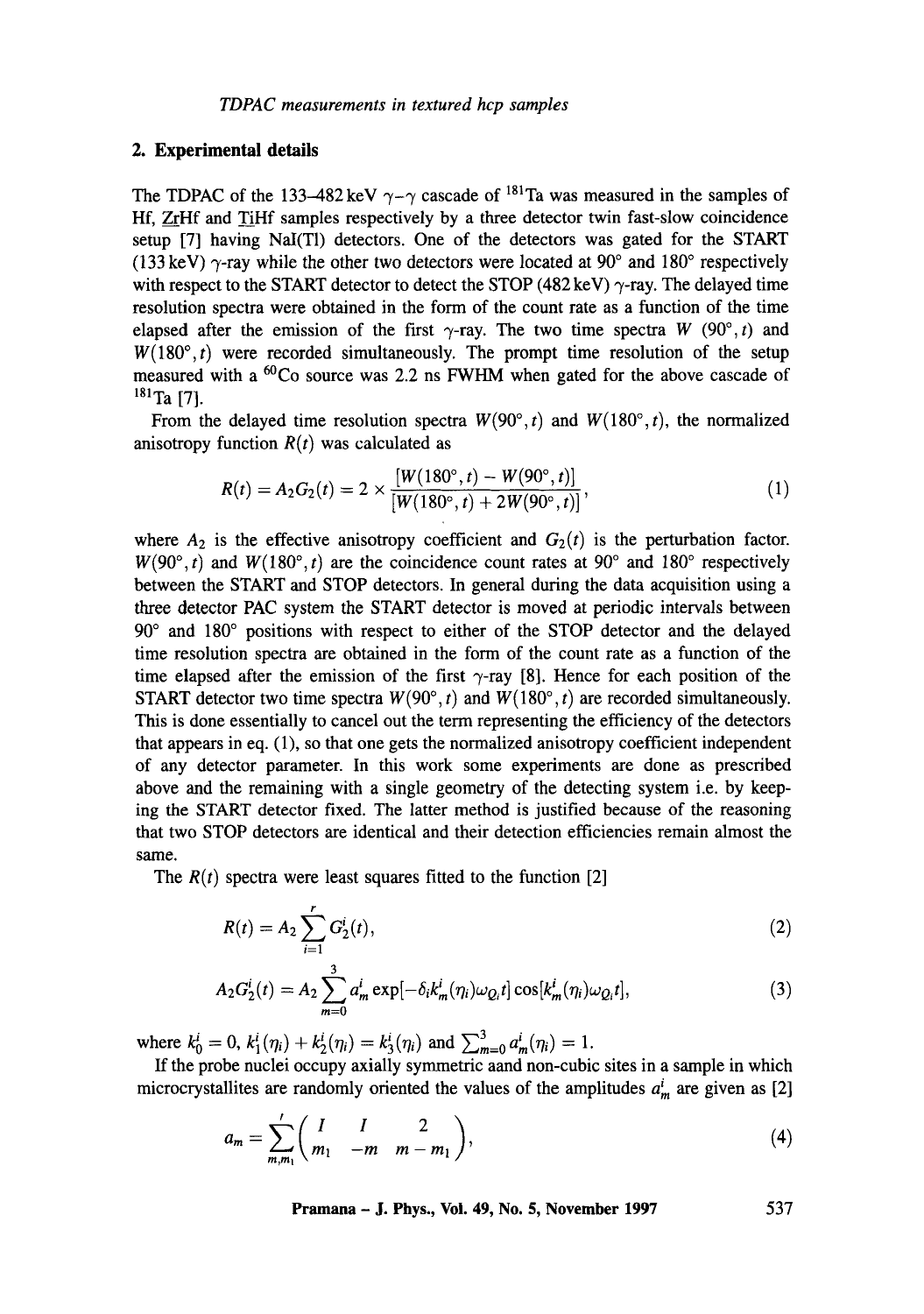where  $2|m^2 - m_1^2| = n$  for half-integer *I*. The values of  $a_m$  are tabulated for the isomeric state of different spin as given in [2]. In the case of a textured sample these  $a_m^i$  have to be taken as free parameters while doing the data analysis.

The spin value of the isomeric state of  $^{181}$ Ta being 5/2, we have

$$
\langle \nu_Q \rangle = eQV_{zz}/h = 10\omega_Q/3\pi,\tag{5}
$$

where  $V_{zz}$  is the principal component of the electric field gradient (EFG) tensor. When the EFG is not axially symmetric, the asymmetry parameter  $\eta = (V_{xx} - V_{yy})/V_{zz}$  where  $|V_{zz}| \ge |V_{yy}| \ge |V_{xx}|$  is extracted from the fit of  $R(t)$  data to equation (2). The value of r which occurs in (2) is dependent upon the number of frequency components that appear in the Fourier transform of the anisotropy spectra.

The EFG tensor is completely determined by the frequency  $\nu<sub>Q</sub>$  and the asymmetry parameter  $\eta$ . In the case of probe nuclei being present in a non-cubic and axially charge symmetric environment in a polycrystalline sample the value of the asymmetry parameter will be zero which will result in  $k_m(\eta = 0) = m$ . The probe nuclei present in an asymmetric charge environment are characterized by an asymmetry parameter which is given as  $\eta \approx 2 - (k_2/k_1)$ . The exponential factor in the sum accounts for the possible existence of a quadrupole frequency distribution which is assumed to be correctly described by a Lorentzian shape with a relative width  $\delta$ . A non-vanishing value of  $\delta$ implies either a significant concentration of defects and/or impurities in the material under study, or with a disordered arrangement of atoms in the probe surroundings [8, 9].

The ratio of  $a_1 : a_2 : a_3$  will be approximately 3:2:1 in the case of the probe nuclei present in an axially charge symmetric non-cubic sample in which the microcrystallites are randomly oriented. The probe nuclei present in a single crystal of the above sample will experience the same quadrupole frequency as that of the polycrystalline sample. But the difference between these two cases is shown up in the values of  $a_m(\eta)$  which are dependent upon the orientation of the crystal and hence the direction of the principal axis of the EFG tensor with respect to detector geometry [10]. The theoretical expression for the time dependent anisotropy spectra  $R(t)$  in a textured sample can in principle be written as a sum of fractions of probe nuclei experiencing an EFG whose principal component is oriented preferentially along some direction and the remaining fraction with the latter oriented randomly [11]. A detailed XRD measurement has to be done to get any quantitative information on texturing of the sample. But selective orientation of impurity precipitates if any in a sample could be found out by TDPAC, where XRD cannot be used if the concentration of impurity is less than the detectable limit.

## **3. Results and discussion**

We shall first consider the results of the TDPAC measurements carried out on helium implanated  $\alpha$ -Zr sample [12]. The homogeneous helium implanation of the sample of dimension  $1 \text{ cm} \times 0.1 \text{ cm} \times 380 \text{ }\mu\text{m}$  has been carried out with a 40 MeV alpha beam to a dose of 100 appm at VEC, Calcutta. Measurement on  $\alpha$ -ZrHf reference sample has shown that all probe nuclei experience a Lorentzian distribution of quadrupole frequencies having a value of  $\langle \nu_{O_0} \rangle = 310 \pm 4 \text{ MHz}$  and an asymmetry parameter  $\eta_0 = 0.08$ . This is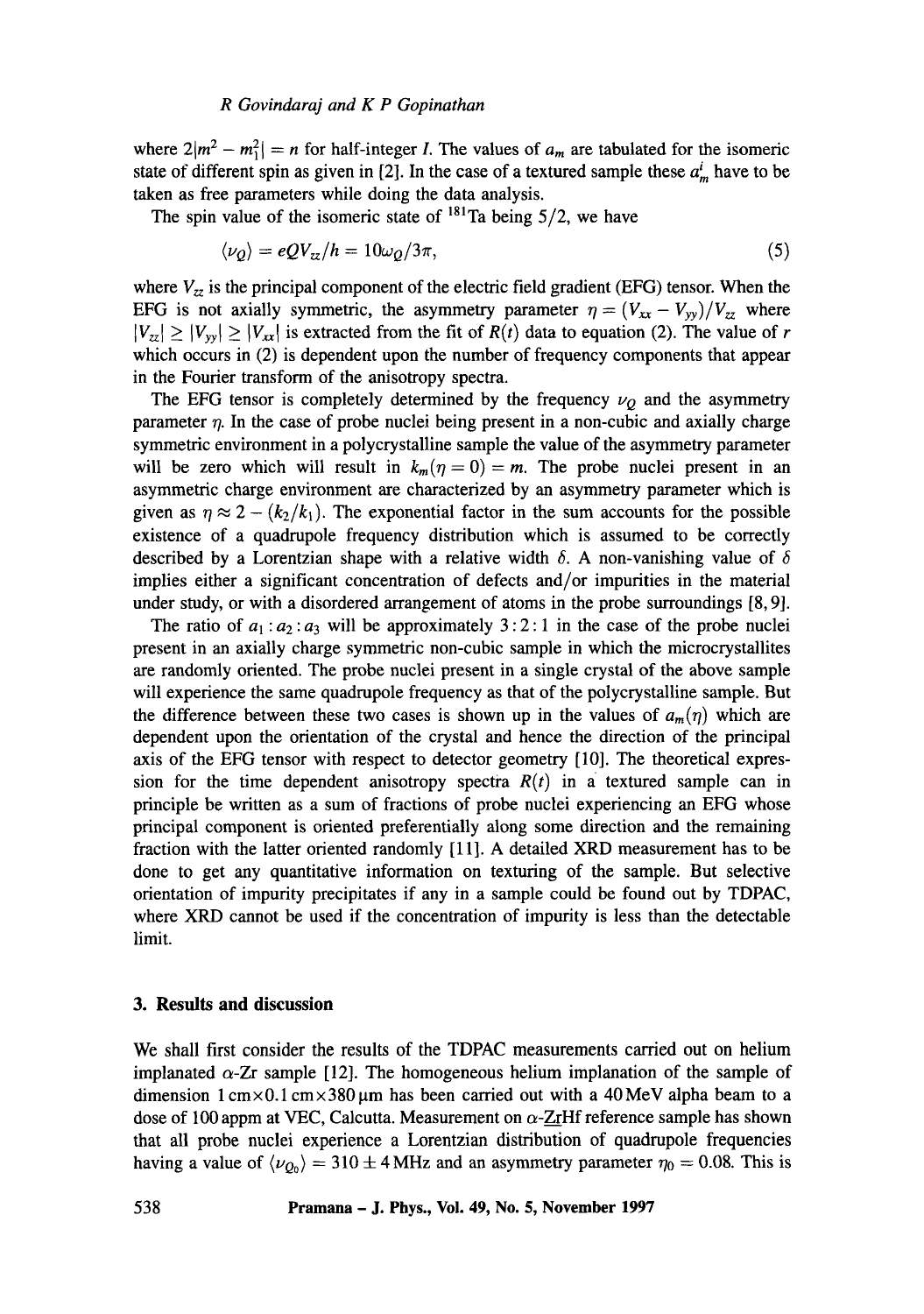

**Figure 1.** The experimental  $R(t)$  vs t spectra and its Fourier transformed spectra at room temperature in the reference and He implanted  $\alpha$ -ZrHf sample. The continuous curve in  $R(t)$  is the one calculated using the fitted values of the parameters.

in agreement with the results reported in the literature  $[13]$ . The  $R(t)$  spectra and its Fourier transform of the helium implanted sample in principle could lead to a misleading inference that a large fraction ( $\approx 0.89$ ) of probe nuclei are associated with a unique helium implantation induced defect experiencing a quadrupole frequency of 620 MHz and the remaining are defect free and substitutional. As this frequency coincides with the second harmonic component of the quadrupole frequency corresponding to the substitutional fraction of probe nuclei we have to find out whether the observed effect is due to texturing or due to any defect trapping by a major fraction of probe nuclei. This can be found out by carrying out the measurements in different orientations of the sample with respect to detector geometry. The variation of the intensities of the quadrupole frequency components with different orientations of the sample confirms that the result is due to the texturing effects of the sample and not due to probe nuclei trapping any defects.

In the present case the selective orientation of the microcrystallites has resulted in a larger intensity of the second harmonic component of the quadrupole frequency as observed by the probe nuclei shown in figure 1. Data analysis of the  $R(t)$  spectra on the helium implanted sample taking into consideration the texturing effects of the sample has shown that the probe nuclei experience the following hyperfine interaction parameters viz.,  $\langle \nu_{Q_1} \rangle = 310 \pm 4$  and  $\eta_1 = 0.10$ . Above results indicate that all probe nuclei occupy substitutional sites in hcp Zr matrix as reported in the literature [13]. A low value of the asymmetry parameter  $\eta$  in the above cases implies an almost axially charge symmetric environment of probe nuclei.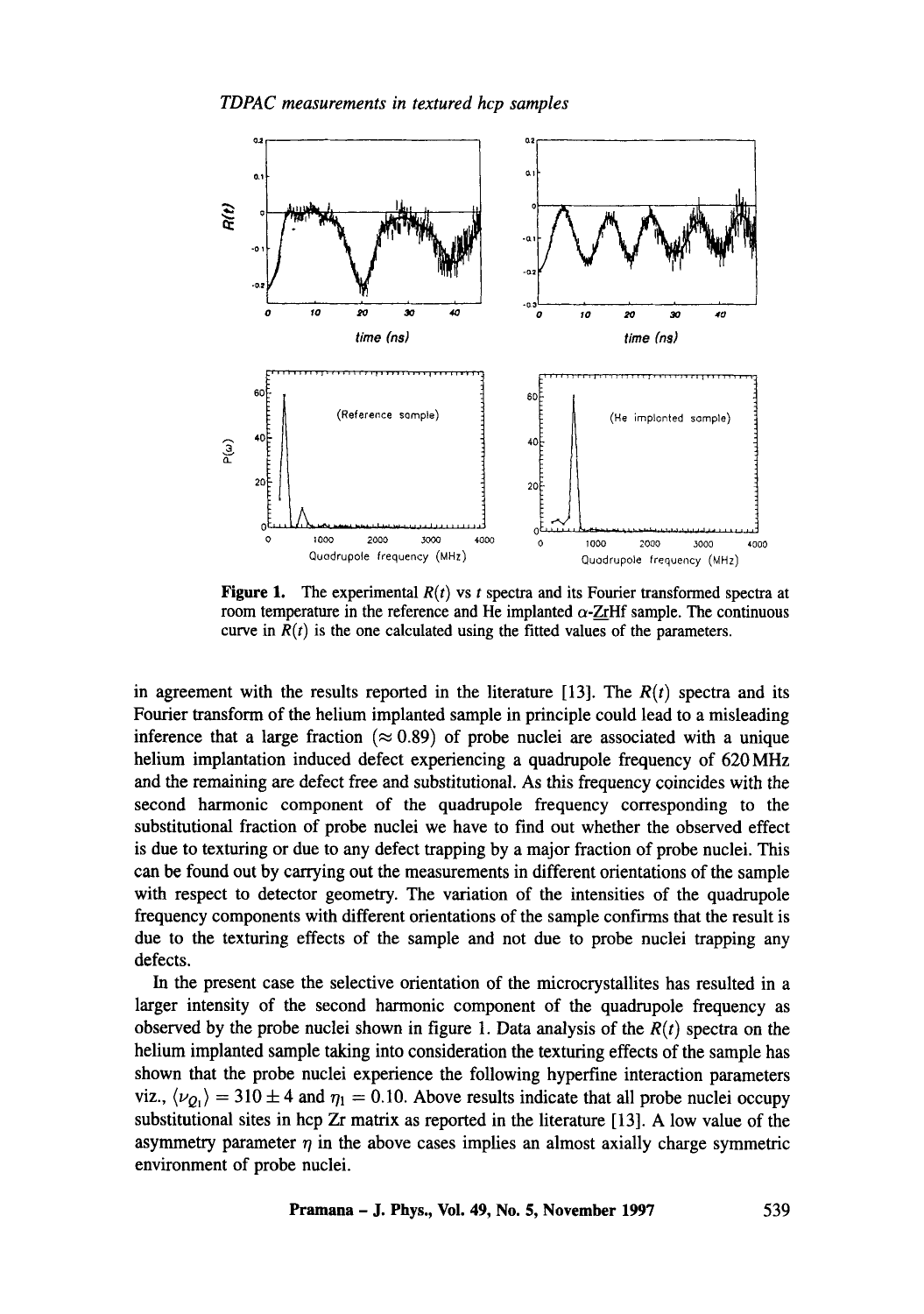

**Figure 2.** XRD pattern of reference and He implanted  $\alpha$ -ZrHf sample.

The time dependent anisotropy spectra in the case of well annealed reference  $\alpha$ -Z<sub>*E*</sub>Hf and the helium implanted  $\alpha$ -ZrHf samples are shown in figure 1. The XRD patterns of the reference and helium implanted samples are shown in figure 2. The helium implanted  $\alpha$ -ZrHf sample has been observed to be texturized along (0002) direction. The significant texturing effect as has been observed in the helium implanted sample is understood to be due to the pre-thermo mechanical treatments of the sample. This measurement in helium implanted  $\alpha$ -Zr-Hf sample illustrates as to how texturing effects of the sample, in which defects (intrinsic or extrinsic) are likely to be occuring, could lead to a possible misinterpretation about determining the hyperfine parameters of defect free and defect(s) associated fraction(s) of probe nuclei.

The effect of texturing is further illustrated by the results of the present TDPAC measurements on Hf foil. The anisotropy spectra  $R(t)$  corresponding to the measurements in the Hf foil sample of area  $1 \text{ cm} \times 0.1 \text{ cm}$  and  $25 \mu \text{m}$  thickness with two different positions of the sample viz., the flat surface of the sample lies parallel to the axis connecting START and STOP detectors which are collinear, and the fiat surface of the sample lying perpendicular to the latter are shown in figure 3. In the following text this will be referred to as geometry I and II respectively. The  $R(t)$  spectra and their Fourier transform (figure 3) are found to be different showing the dependence of these on the position of the sample with respect to detector geometry. The Fourier spectra of the above show that the ratio of the components of the frequency is  $1:2:3$ , but their intensity ratio is not in  $3:2:1$ . This would in principle imply the selective orientation of the principal axis of the electric field gradient tensor and hence the orientation of microcrystallites of the sample. The XRD pattern of the Hf foil sample as shown in figure 4 indicates that the microcrystallites of the sample have got textured along (0002) direction as the intensity of this peak is much higher than the peak at  $(10\overline{1}1)$ . This is due to the reasoning that in a sample with random orientation of microcrystallites the maximum intense peak is expected to occur at  $(10\bar{1}1)$  as given by ICDD (International Centre for Diffraction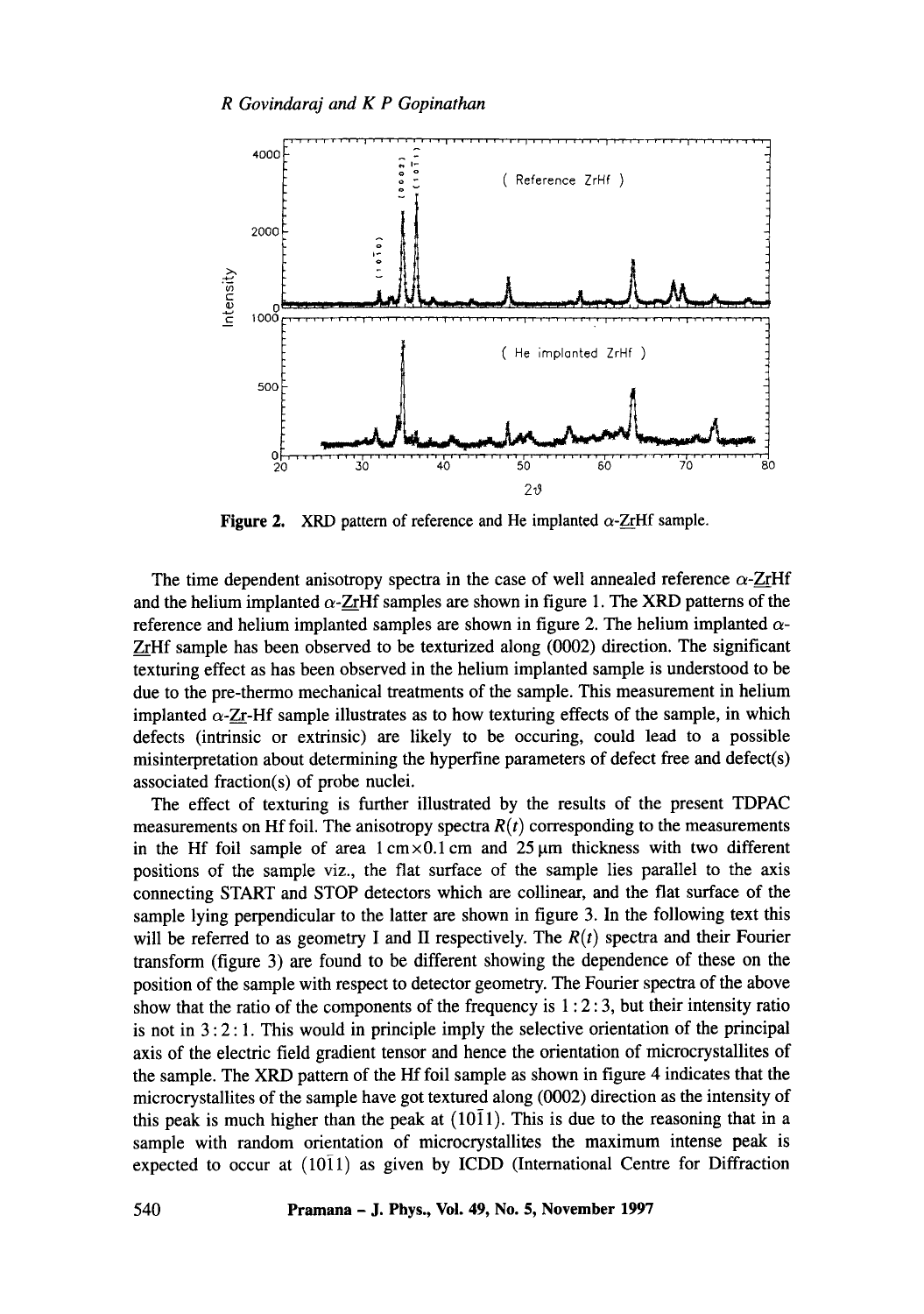

**Figure 3.** The fitted  $R(t)$  vs t spectra and their Fourier transformed spectra at room **temperature in Hf foil at two geometries of the sample as explained in the text.** 



**Figure 4. XRD** pattern of reference  $\alpha$ -Hf sample.

Data). These studies imply that the microcrystallites in  $\alpha$ -Zr and  $\alpha$ -Hf get preferentially **oriented along (0002) direction due to thermo-mechanical treatments of the samples.** 

Further we have carried out <sup>181</sup>Ta TDPAC measurements in  $\alpha$ -Ti-Hf in the cold **worked condition and following each isochronal annealing treatment of the sample from 323 to 973 K in steps of 50 K and for a duration of 30 minutes [14]. The measurements**  done on the 482 keV level of <sup>181</sup>Ta probe nuclei in well annealed  $\alpha$ -TiHf sample of  $300 \mu m$  thickness indicate that all probe nuclei experience a Lorentzian distribution of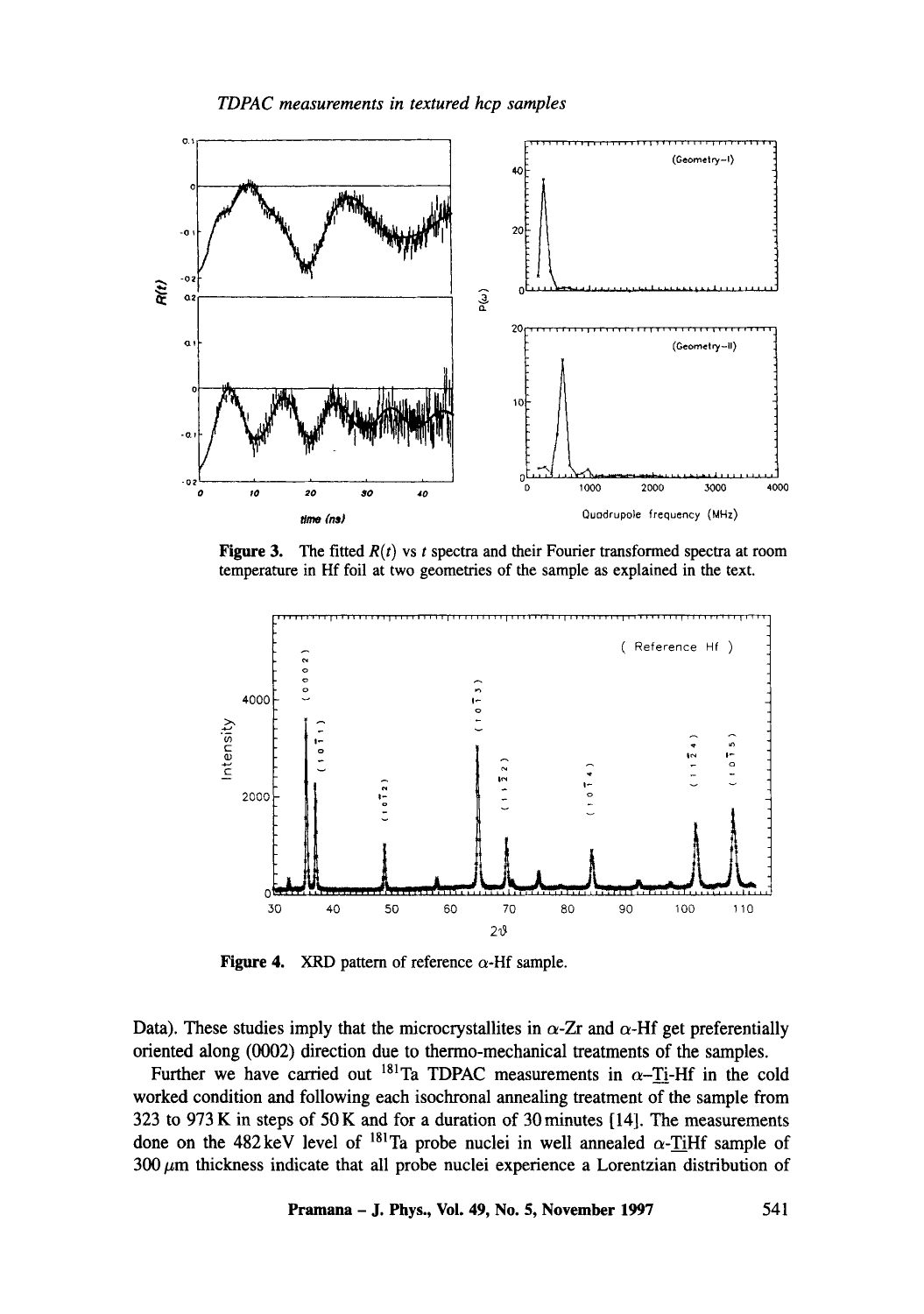

**Figure 5.** The fitted  $R(t)$  vs t spectra and their Fourier transformed spectra at room temperature in TiHf cold worked sample following the annealing treatment at 873 K.

frequencies with a relative width  $\delta = 0.042$  having a mean value  $\langle \nu_Q \rangle = 340 \pm 2 \text{ MHz}$ and an asymmetry parameter  $\eta = 0.04$ . This agrees with the reported results for the probe nuclei occupying defect free substitutional sites in hcp Ti matrix. The TDPAC spectra and its Fourier transform following isochronal annealing treatment of the sample at 873 K, which is nearly the re-crystallization temperature of Ti, implies the existence of *texturing*  of the sample as shown in figure 5. A predominant texturing of the cold worked sample is confirmed by a comparison of the XRD spectra of the reference and cold worked sample as shown in figure 6. It can be seen that  $(10\overline{1}1)$ ,  $(10\overline{1}2)$  and  $(10\overline{1}3)$  peaks are predominant in intensities in the cold worked sample. Further based on their intensities it can be deduced that the microcrystallites have got predominantly oriented in (1013) direction.

From the XRD pattern it can be seen that all the above peaks are observed to have shifted to lower  $2\theta$  values in the cold worked and subsequently heat treated sample compared to reference one. A shift of (0002) peak towards a lower 2 $\theta$  by 0.17° in the cold worked sample following the final step of annealing treatment implies the growth of unit cells in the  $c$  direction by 0.3853%. The growth of the preferentially oriented microcrystallites could be shown up in a TDPAC measurement as a continued increase in the intensity of fundamental or any harmonic component of the quadrupole frequency of substitutional fraction of probe nuclei with annealing treatment of the sample. Care has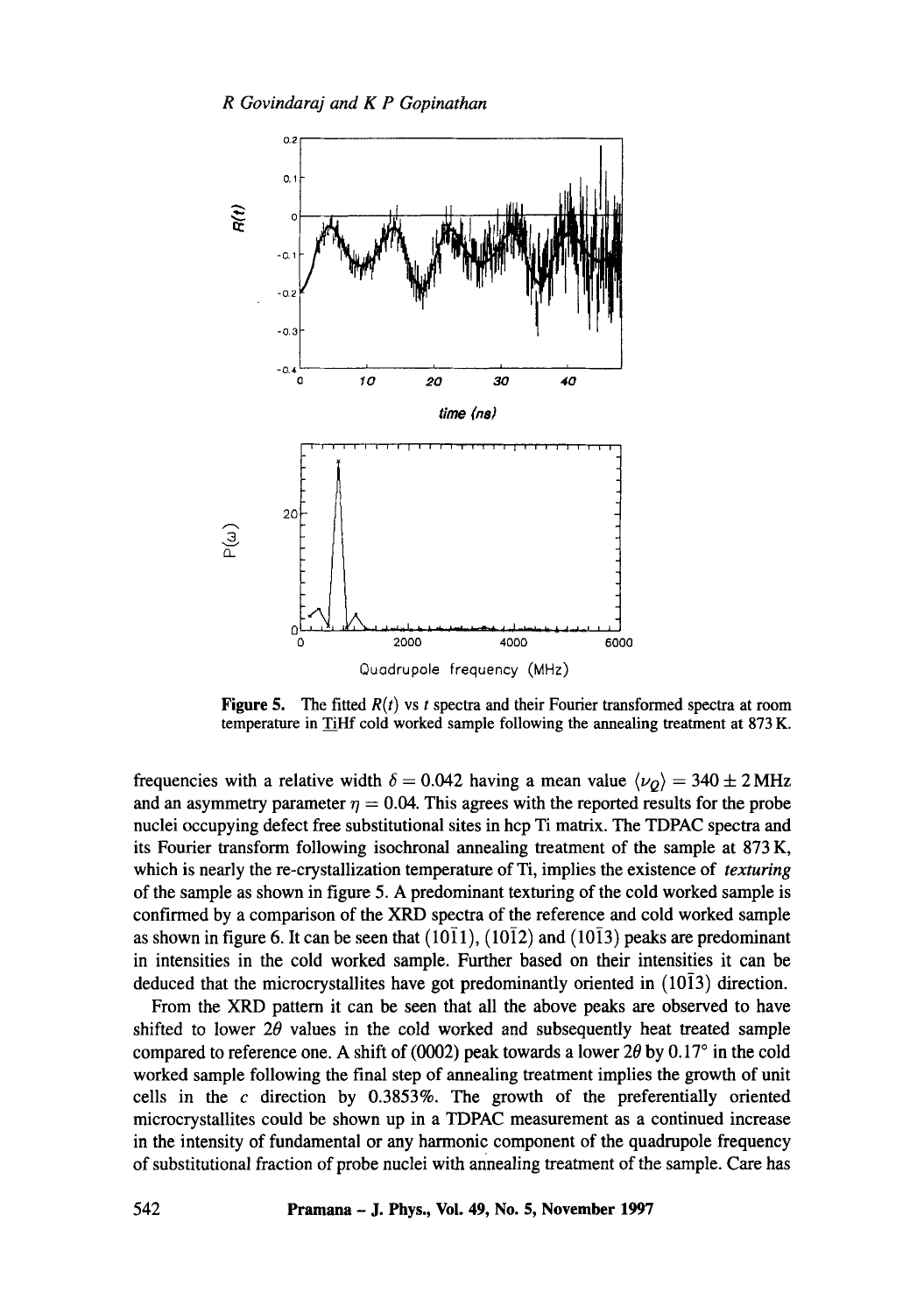

**Figure 6.**  sample. XRD pattern for reference, cold worked and isochronal annealed  $\alpha$ -TiHf

to be taken to keep the sample at an unique position with respect to detector geometry during the course of the measurements. Precipitation of probe impurities if any could be observed by TDPAC measurements in any sample. In some cases these precipitates could get oriented preferentially under certain thermal treatments. We have observed selective orientation of Hf precipitates in Cu, Al matrix by  $^{181}$ Ta TDPAC measurements [15].

All these measurements in  $\alpha$ -Hf,  $\alpha$ -ZrHf and  $\alpha$ -TiHf illustrate the *texturing* effects of these samples.

We have proceeded in the following way the measurements in a Hf foil to average out the effects of texturing and hence get the analogue of the perfectly polycrystalline sample and also the defect(s) related hyperfine parameter(s) of probe nuclei.

(1) In this method, for getting the polycrystalline analogue of the textured sample, we have proceeded as follows. We have averaged the experimental anisotropy spectra obtained in the above mentioned two geometry I and II of the sample and analysed the resultant anisotropy spectra  $R(t)$ , to derive the hyperfine interaction parameters of probe nuclei in the polycrystalline analogue of the sample. The data analysed  $R(t)$  spectra is shown in figure 7. The Fourier transform of the spectra indicates the occurrence of peaks at 290, 580 and 870 MHz with their intensities approximately in the ratio  $3:2:1$ , as indicated in figure 7. The averaged spectrum as compared to the individual spectrum obtained in each geometry of the sample as shown in figure 3, shows that the former leads to the results analogous of the perfect polycrystalline sample.

(2) Also we have done the measurements by rotating the sample along an axis perpendicular to the plane of the detectors at different speed of rotations of the sample viz., 1 and 2 rps. It has been found from the Fourier transform of the  $R(t)$  spectra obtained in the above cases that the ratio of the intensity of the quadrupole frequency components tends to approach that of the polycrystalline sample. A slight dependence of the intensities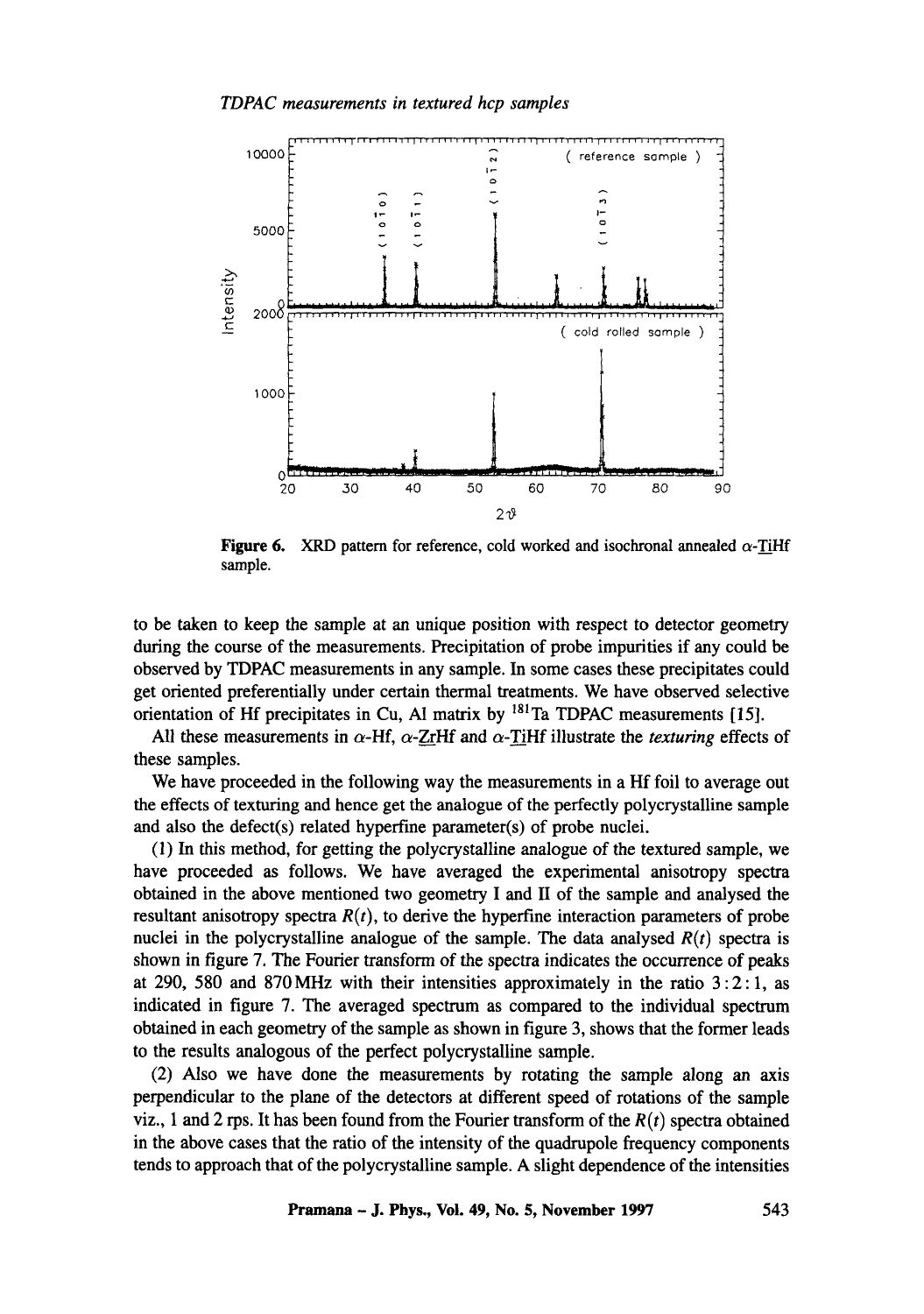

**Figure 7.** The fitted  $R(t)$  vs t spectra and their Fourier transformed spectra at room temperature in Hf foil. The  $R(t)$  is the average of the experimental spectra obtained at two geometries of the Hf sample as explained in the text.

of the quadrupole frequency components is seen with increasing speed of rotation of the sample. This has been illustrated in figure 8. The probe nuclei are found to experience a quadrupole frequency  $\langle \nu_{O_0} \rangle = 290 \pm 4 \text{ MHz}$  and an asymmetry parameter  $\eta_0 = 0.08$ . By rotating the sample about an axis perpendicular to the plane of the detector, we could average the selective orientations of microcrystallites of the sample. Therefore we may infer that the fraction of probe nuclei occupying the oriented microcrystallites may not contribute for the total anisotropy observed in the experiment. Hence this leads to a slight loss of anisotropy depending upon the speed of rotation. This can be seen in figure 8.

The measurements conducted either by averaging the  $R(t)$  obtained at different geometries of the sample or by rotating it at a constant speed of rotation during the measurements would result in the polycrystalline analogue of the textured samples. These measurements would help us to find out the hyperfine interaction parameters of the defect(s) related fraction(s) occurring in such hcp samples without any ambiguity as we are able to delineate the fraction of probe nuclei that are defect free in the matrix.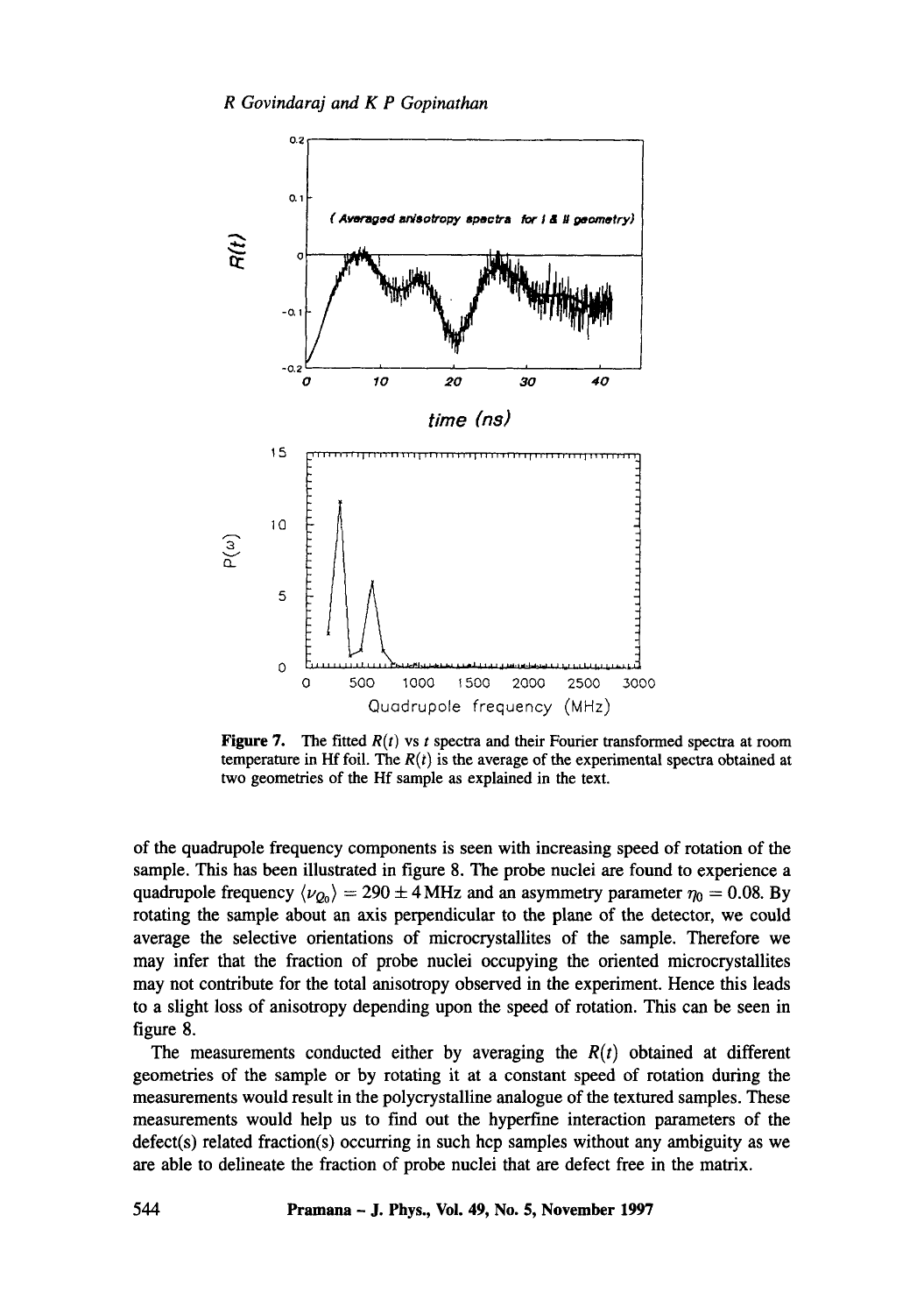

**Figure 8.** The fitted  $R(t)$  vs t spectra and their Fourier transformed spectra at room temperature in Hf foil under the following conditions: (a) without rotation, (b) 1 rps and  $(c)$  2 rps.

# **4. Conclusions**

The orientation of microcrystallites has been observed in polycrystalline foil samples of Hf,  $\alpha$ -ZrHf and  $\alpha$ -TiHf by TDPAC measurements and further confirmed by XRD measurements. It is conjectured that the TDPAC measurements done at an unique positioning of the sample following each step of the annealing treatments, would give an indication about the growth of microcrystallites if any in the sample. The experimental ways of arriving at the polycrystalline analogue of the texturized samples have been discussed. A new method of averaging the  $R(t)$  spectra obtained at different positions of the sample to obtain the polycrystalline analogue of the textured sample has been proposed.

## **Acknowledgements**

We thank J Jayapandian for the fabrication of a sophisticated sample rotating set-up for TDPAC measurements and G V N Rao for XRD measurements.